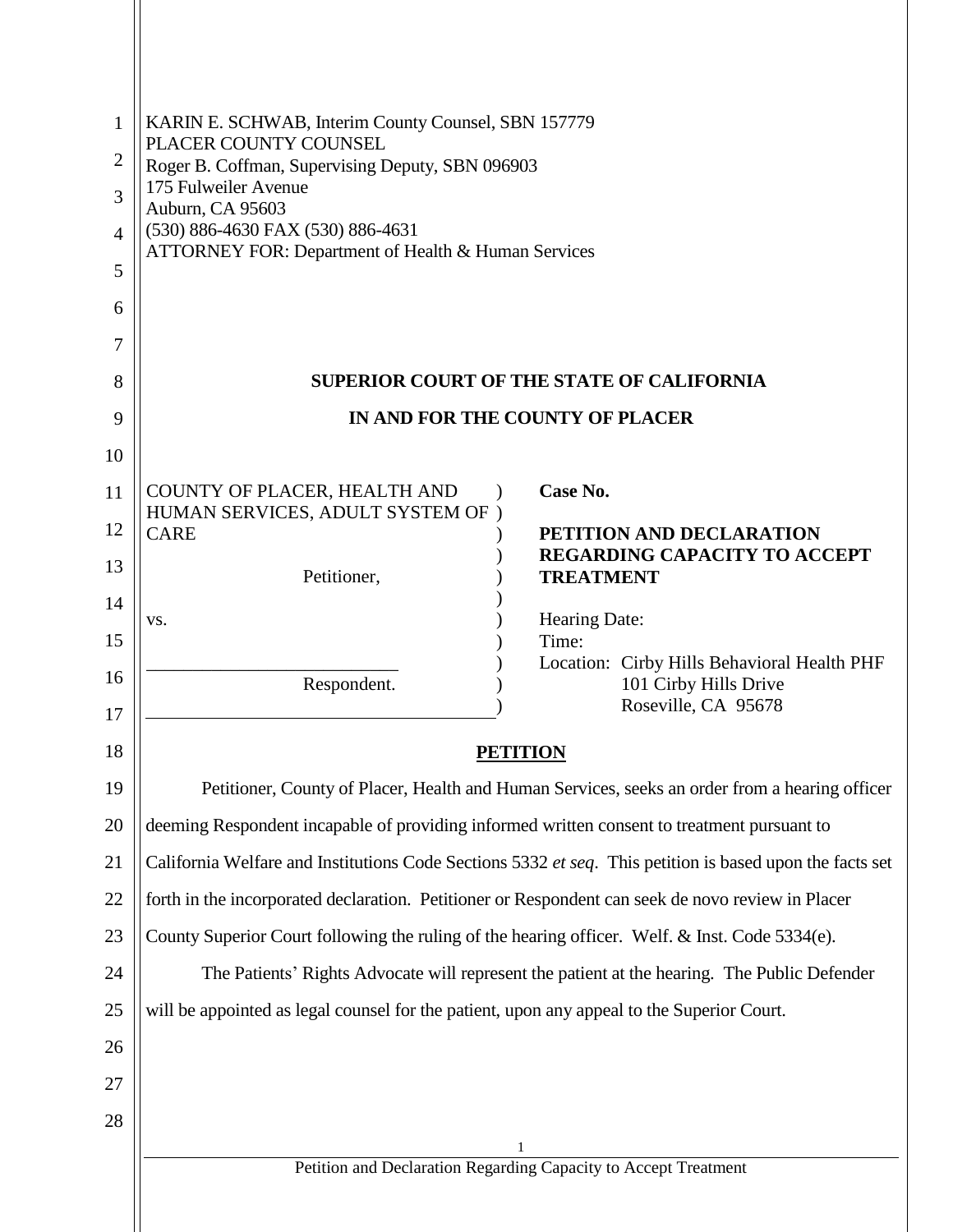| 1              | Notice on the patient and the patient's attorney/advocate will be provided with adequate time                                      |  |  |
|----------------|------------------------------------------------------------------------------------------------------------------------------------|--|--|
| $\overline{2}$ | before the hearing.                                                                                                                |  |  |
| 3              |                                                                                                                                    |  |  |
|                | WHEREFORE, Petitioner prays that:                                                                                                  |  |  |
| $\overline{4}$ | The hearing officer finds the patient is incapable of giving informed consent during the<br>1.                                     |  |  |
| 5              | patient's commitment under Welfare and Institutions Code Section 5150, 5250, 5260, 5270.15, or                                     |  |  |
| 6              | 5300.                                                                                                                              |  |  |
| 7              | DATED:                                                                                                                             |  |  |
| 8              | M.D.<br>Designated Physician                                                                                                       |  |  |
| 9              |                                                                                                                                    |  |  |
| 10             | <b>DECLARATION</b>                                                                                                                 |  |  |
| 11             | M.D., a licensed physician, declare that:                                                                                          |  |  |
| 12             | 1.                                                                                                                                 |  |  |
| 13             | at Cirby Hills Behavioral Health PHF, Roseville.                                                                                   |  |  |
| 14             | Said patient has been involuntarily committed to the Mental Health Facility under<br>2.                                            |  |  |
| 15             |                                                                                                                                    |  |  |
| 16             | 5260, or 5270.15).                                                                                                                 |  |  |
| 17             | Said patient is presently showing symptoms of a mental health disorder known as:<br>3.                                             |  |  |
| 18<br>19<br>20 | In my professional judgment, the patient would benefit from the administration of the<br>4.<br>following psychotropic medications: |  |  |
| 21             |                                                                                                                                    |  |  |
| 22<br>23       |                                                                                                                                    |  |  |
| 24             |                                                                                                                                    |  |  |
| 25             | I declare further that I have attempted to explain to the patient the risks, benefits,<br>5.                                       |  |  |
| 26             | possible side effects and treatment alternatives as described in Welfare and Institutions Code Section                             |  |  |
| 27             | 5326.2, and that he/she is not able to give informed consent to the recommended medication.                                        |  |  |
| 28             | 2                                                                                                                                  |  |  |
|                | Petition and Declaration Regarding Capacity to Accept Treatment                                                                    |  |  |
|                |                                                                                                                                    |  |  |